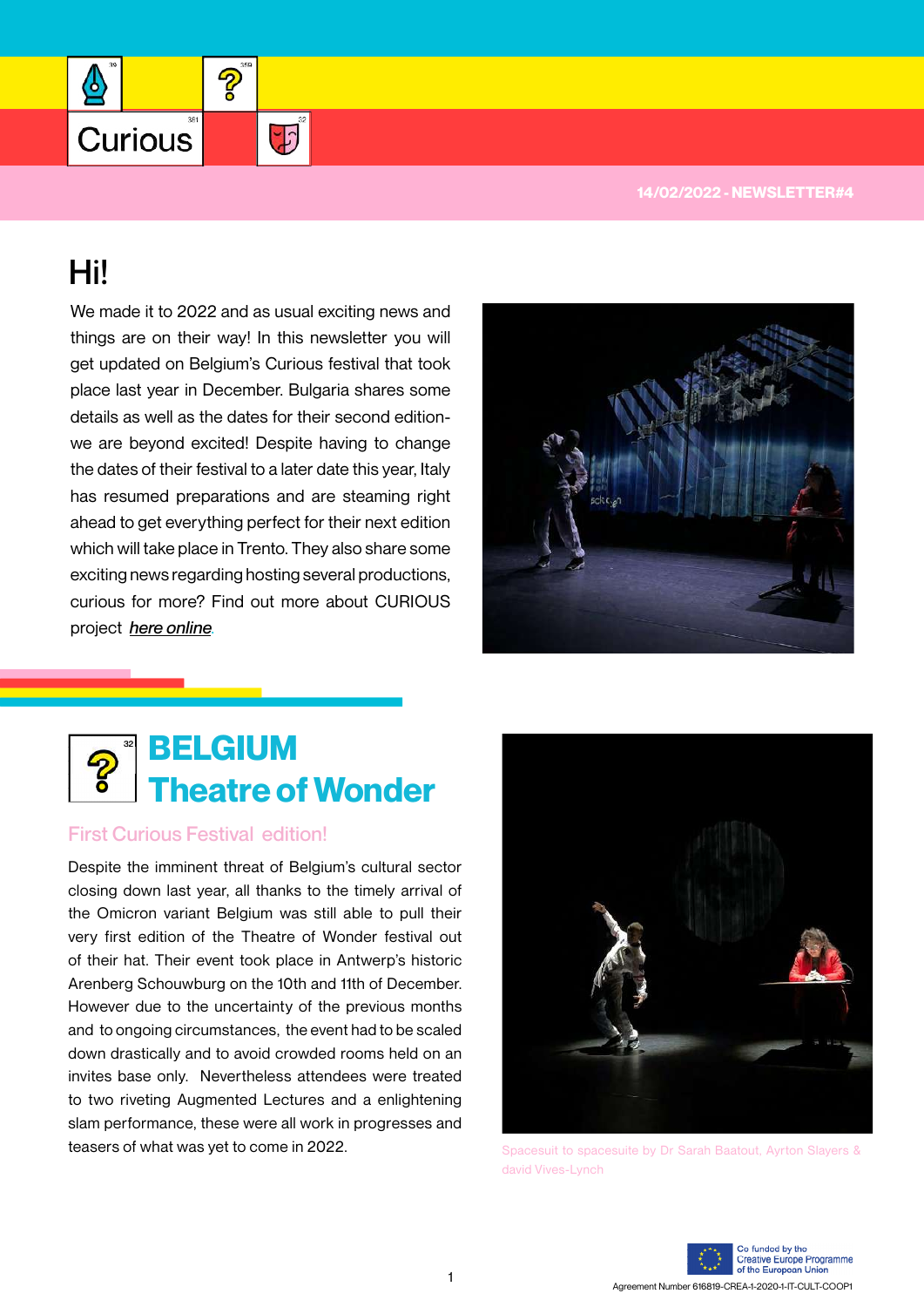The goal of the first day was to spark an interest in potential share holders, members of the cultural sector, artists and scientists. To kick off the first day a panel discussion was held in Arenberg's Bar Lokal. The panellists were made up of the scientists and artists that would perform later on that evening. During this talk, the panellists were asked various questions about themselves, their work and the creation and thought process that went into realising their augmented lectures. Members of the public were in turn also invited to engage and ask their own questions during these discussions. It was a cosy affair filled with laughs, the odd debate and in general a wonderful way to get an insight of how each panellists thinks in their own unique way . After a short break attendees made their way to the black box, where the Augmented lectures were to take place. The evening ended with a wonderful dinner hosted by Arenberg, where invitees were able to further engage with artists and scientist to give their feedback and thoughts on their performances.



Slam junktion by Dr Maya van Leemput & Piet Verbist



So is this love? by Dr Katrien van Schaubroek & Ben Verhoeven

The second day was attended by the general public and target audience. Unlike the previous day there was no panel discussion, the goal this time was to gauge their receptiveness of the performances at hand . They were able to give their feedback and general thoughts by means of filling in a questionnaire created for an E.U report and again during the short breaks provided after each performance. During these breaks the performing artist and scientist would reappear on stage to answer any questions the audience might have.

 Despite having to abide by the 23pm curfew the evening ended on a high note and left everyone wanting for more. It is therefore with great gusto that Belgium prepares itself for the next and more elaborate edition set to take place later this year.

See you then!

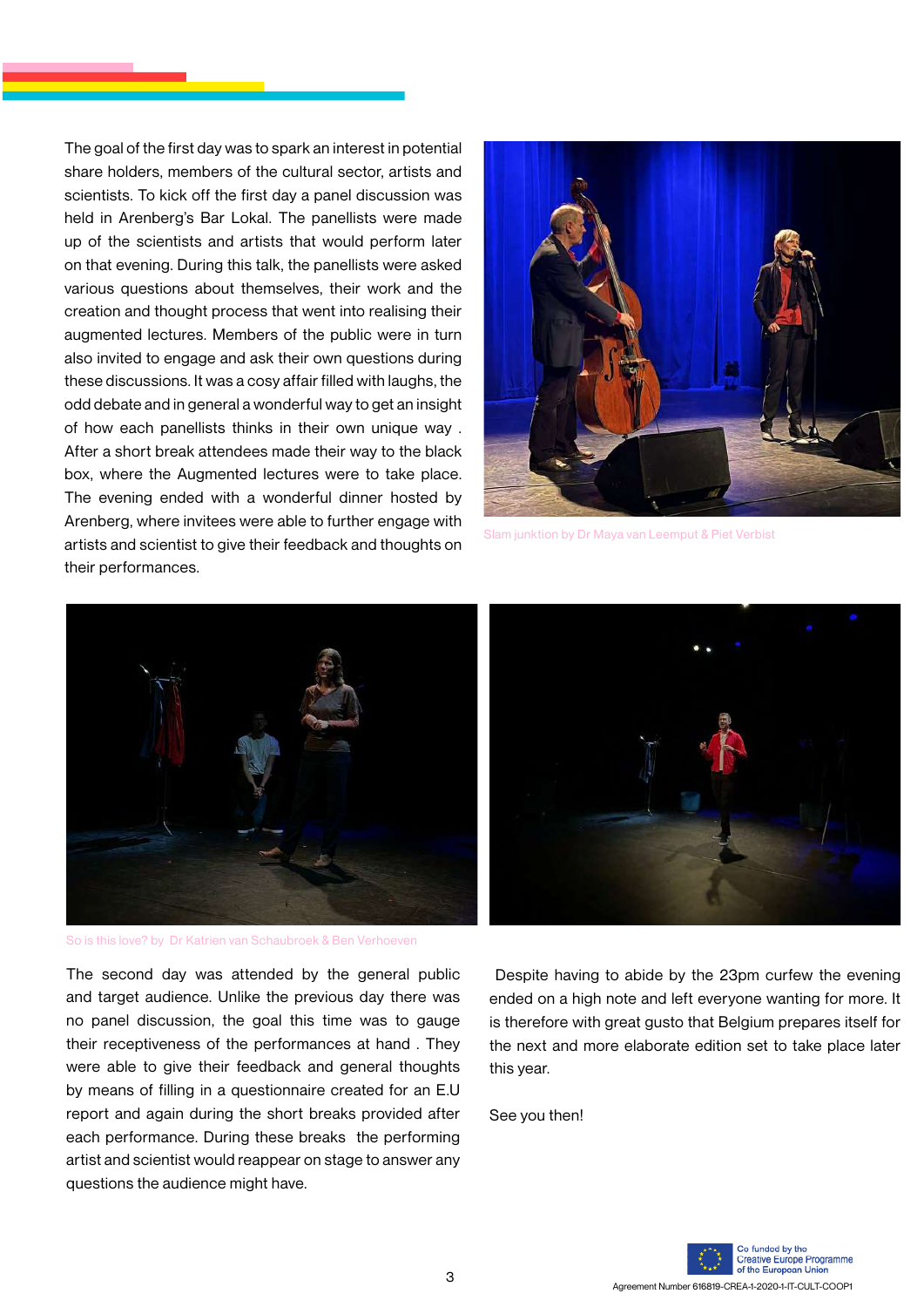

The second Bulgarian edition of Theatre of Wonder festival for art and science, will take place on October 13- 16th later this year. Four exciting days of stage productions dedicated to stage collaborations of artists and scientists will shake the country's capital - Sofia. The venue to be confirmed for the festival will be the brand new regional centre for performing arts - Toplocentrala.

Later this year our local partner Arte Urbana Collectif will organise the production of two brand new Augmented Lectures. Stay tuned for more info.







## Preparing for ToW 2022

Work has resumed on the Theatre of Wonder Italy 2022 (which we call Teatro della Meraviglia). The Festival will be held in Trento in the beautiful SanbàPolis theatre. The dates are still to be decided but it should be held towards the end of the summer beginning of the fall. This year's edition will bring us once again to collaborate with the University of Trento and



introduces a new partnership with MUSE, Museo delle Scienze di Trento. We are currently working on four brand new Augmented Lectures that will premiere during the Festival. The topics will be quite varied going from mRNA, Entropy, Evolution and quantum physics! In addition to that, it is with great pleasure that we announce that this year we will be hosting several productions by our CURIOUS partners. Stay tuned!

<https://theatreaboutscience.com/>